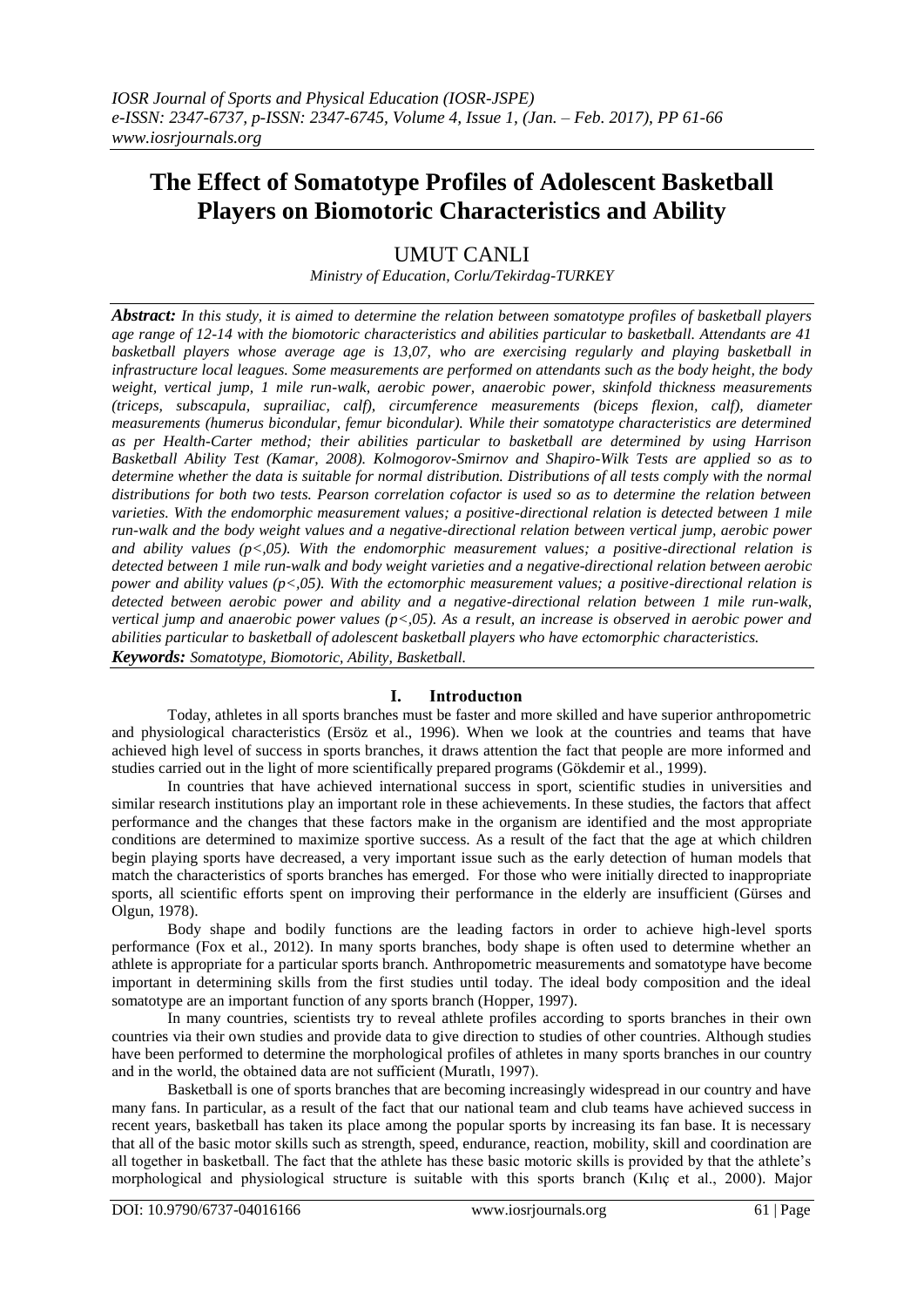developments in all sports branches are a product of the evaluation of athletes' basic and specific anthropometric and kinesiological characteristics (Heimer et al., 1988).

In our study, we aimed to determine the effect of somatotype characteristics, which have been determined with the help of anthropometric measures in 12-14-year-old male basketball players, on biomotoric properties and basketball-specific skills.

# **II. Methods**

## **Research group**

This study contains 41 male athletes (with a mean age of 13.07 years, a mean athletic age of 32.6 months and a mean weekly training frequency of 2.8 days) who play basketball in the infrastructure leagues under the Trakya Gucu Sport Club.

## **Data collection**

The Body Height and The Body Weight Measurements The body height was measured using a wall mounted stadiometer (Brand name: F. Bosch FB 200) with a degree of accuracy of 0.1 cm. The measurements were taken when the feet were naked, the body weights were distributed equally to two legs, the heels united and touched the stadiometer, the head was positioned in the Frankfurt plane and the arms were freely suspended on the side of the shoulder. The body weight was measured using an electronic scale (Brand name: Omron BF511) with a degree of accuracy of 0.1 kg with only shorts and t-shirts in bare feet. The values obtained were recorded in kg (Özer, 2009).

# **Circumference Measurements**

Before circumference measurements were made, the anatomical regions to be measured were determined meticulously. Circumference measurements were taken perpendicular to the long axis of the body or parts. The measurements were made using gullick strip and the skin should not be depressed by squeezing during the measurements (Tamer, 2000). Two measurements were made in each participant and their mean values were taken. If the difference between these two measurements was greater than 7 mm, the test was repeated (Koz, t.y). Calf and flexed biceps circumferences were measured in the participants.

#### **Diameter Measurements**

A slide caliper (Brand name: Holtain) which was previously calibrated was used in diameter measurements. Before the measurement was made, the points to be measured were determined by fingers. The tip of the slide caliper was used to apply as much pressure as possible to the soft tissue and so the measurement result was achieved to be more reliable (Tamer, 2000). Each measurement was taken twice. Humeral and femoral head diameters were measured in the participants.

#### **Skinfold Thickness Measurements**

A skinfold caliper (Brand name: Holtain) was used to provide 10  $g/sq$  m pressure at each angle in skinfold thickness measurements. Skinfold thickness measurements were taken from the right side of the body. The folding process was done so that there was no muscle tissue behind the skin folded with the head and index finger. The caliper was placed 1 cm away from the area folded with the fingers and the measurements were read and recorded between 2-4 seconds without loosing the fingers holding the skin. Each measurement was repeated twice. Triceps, subscapular, suprailiac and medial calf skin fold thicknesses were measured in the participants.

#### **Somatotype Assessment**

The somatotype values of the participants were determined by the Heath-Carter somatotype method. According to this method, the somatotype values of the participants were determined using the weight and height measurements, calf and flexed biceps circumferences, humeral and femoral head diameters as well as triceps, subscapular, suprailiac and medial calf skin fold thicknesses (Ross and Marfell-Jones, 1991).

#### **Vertical jump test**

For the test, a white board with a length of 200 cm and a width of 60 cm was mounted on the wall at a height of 155 cm from the floor. A deleteable pen was used to record grades. The participant was first asked to touch the highest point where he could stretch his arm in the standing position, then touch the highest point where he could reach by leaping. The distance between the highest point where he could stretch his arm in the standing position and the highest point where he could reach by leaping was measured in cm. This test was repeated three times with listening intervals and the best degree was recorded as score. Before the begining of the test, the participants did warming and stretching movements (Kamar, 2008).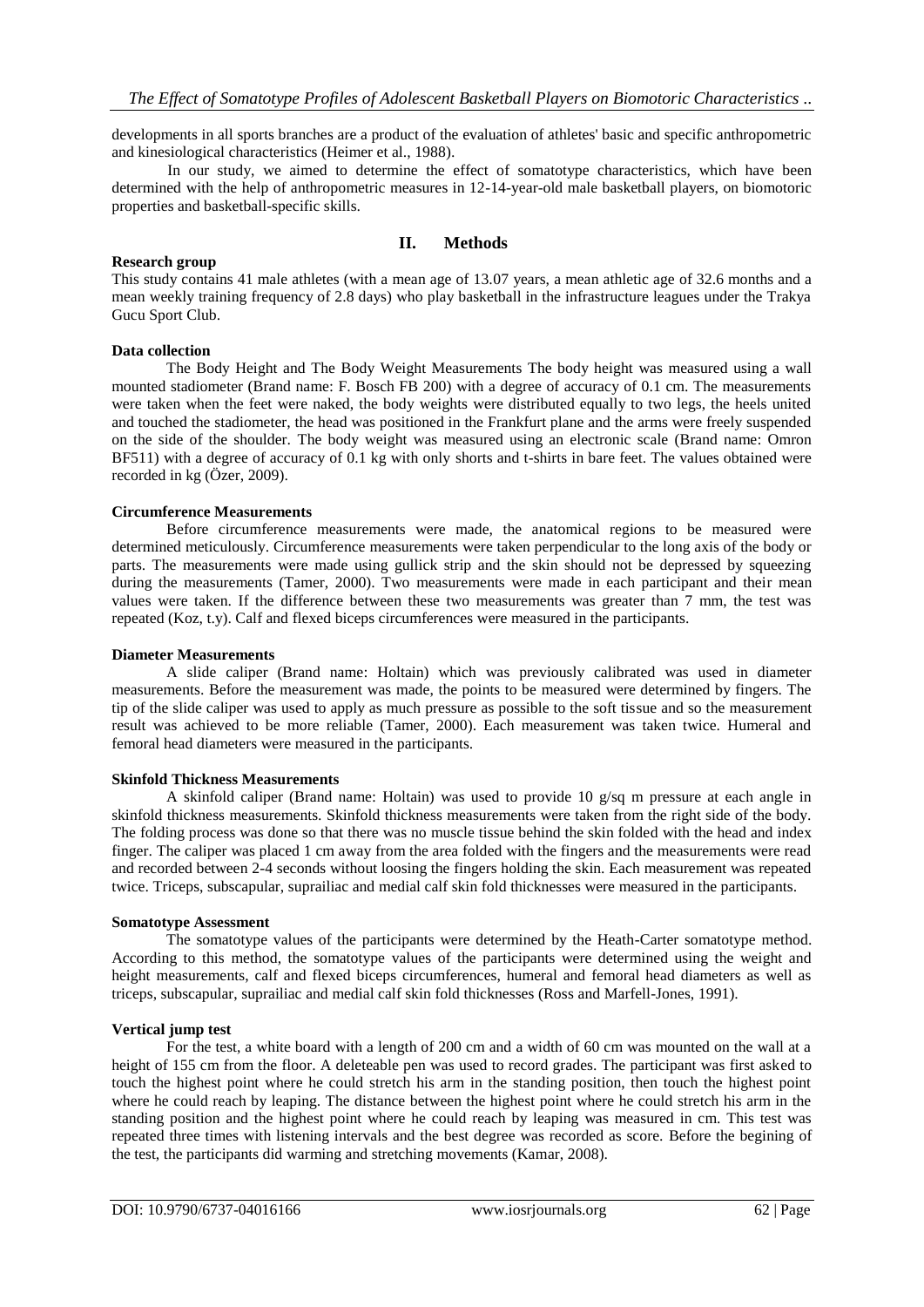# 1 mile run-walk test

The starting and ending points of 1609 metrics in the stadium were determined by the funnels. A Casio handheld clock with a degree of accuracy of 1/1000 is used for the test. The participants started running in groups of five with the command 'Start'. The participants were asked to run the entire distance but were allowed to walk if they could not finish by 1 mile. However, the participants were motivated continuously orally in order to run and adjust running speeds because the goal is to complete the distance as soon as possible. The test result was recorded in the measurement form in minutes and seconds (Özer, 2015).

# Aerobic Power (MaxVO2) Measurement

Maximal oxygen consumption (MaxVO2) was calculated using the following formula according to the result of 1 mile run-walk test.

MaxVO2 (ml/kg/min) =  $100.5 + (8.344 * \text{Gender}) - (0.1636 * \text{Weight}) - (1.438 * \text{Time}) - (0.1928 * \text{Heart rate})$ While a '1' value is placed on the formula for male participants, a '0' value is placed on the formula for female participants (George et al., 1993).

Anaerobic Power Measurement

The anaerobic power was measured using the vertical jump test and by placing the values into position in the following formula (Fox et al.,2012).

P (kg-m/sec) =  $\sqrt{4.9}$  (Weight).  $\sqrt{\text{Vertical}}$  jump distance

# **Harrison Basketball Test**

Harrison has developed a four-item basketball test for boys aged 12-14. These four items consist of scoring, passing, dribbling and rebounding. The duration of application of each item is 30 seconds. At the end of the two attempts given during the test, the highest score was recorded (Kamar, 2008).

# **Statistical analysis**

We calculated frequency distributions, arithmetic averages, standard deviations, median values, minimum and maximum values of the data obtained from the athletes to provide information about the athletes participating in the study. The Kolmogorov-Smirnov and Shapiro-Wilk Tests were applied to determine whether the data were appropriate for normal distribution. All variables showed a normal distribution for both tests. Normality tests and other statistical analyzes were performed at a significance level of 0.05. Pearson correlation coefficient was used to measure the relations between variables.

| <b>1.</b> Anthropometric, Biomotoric and Somatotype Features of Adolescent Basketball F |    |               |         |  |
|-----------------------------------------------------------------------------------------|----|---------------|---------|--|
| Variables                                                                               | n  | Arithmetic m. | Sd.     |  |
| Age (year)                                                                              | 41 | 13.07         | 0,8182  |  |
| Athletic age (month)                                                                    | 41 | 32,6098       | 16,9468 |  |
| Weekly average training (day)                                                           | 41 | 2.8293        | 0,6764  |  |
| The body lenght (cm)                                                                    | 41 | 158,1098      | 11,7520 |  |
| The body weight (kg)                                                                    | 41 | 55,4732       | 14,5398 |  |
| Vertical jump (cm)                                                                      | 41 | 32,0976       | 8,9297  |  |
| 1 mile run-walk (min)                                                                   | 41 | 7,7317        | 1.66979 |  |
| Anaerobic power (kg.m/sec)                                                              | 41 | 70,6778       | 18,8110 |  |
| Aerobic power (ml/kg/min)                                                               | 41 | 51,3470       | 5,3947  |  |
| Endomorphy                                                                              | 41 | 4.6049        | 2,1592  |  |
| Mesomorphy                                                                              | 41 | 4.5732        | 1.4747  |  |
| Ectomorphy                                                                              | 41 | 2.2317        | 1.5937  |  |
| Harrisson basketball test (score)                                                       | 41 | 117.3659      | 13.5936 |  |

**III. Results**

**Table 1.** Anthropometric, Biomotoric and Somatotype Features of Adolescent Basketball Players

Of adolescent basketball players in our study, the mean age was  $13.07\pm0.81$  years, the mean athletic age was 32.60±16.94 months and the mean weekly training frequency 2.82±0.67 days. Of the participants, the mean height was 158.10±11.75 cm and the mean weight was 55.47±14.53 kg. From biyomotoric features, the mean vertical jump was  $32.09\pm8.92$  cm, the mean time for running a mile was  $7.73\pm1.66$  minute, the mean value of anaerobic power was  $70.67\pm18.81$  kg.m/sec and the mean value of aerobic power was  $51.34\pm5.39$ ml/kg/min. In somatotype assessment of adolescent basketball players in our study, the mean value of endomorphy was  $4.60\pm2.15$ , the mean value of mesomorphy was  $4.57\pm1.47$  and the mean value of ectomorphy was 2.23 $\pm$ 1.59. The mean value of the Harrison basketball test that we aimed to identify the basketball-specific skills of the participants was  $117.36\pm13.59$  points (Table 1.)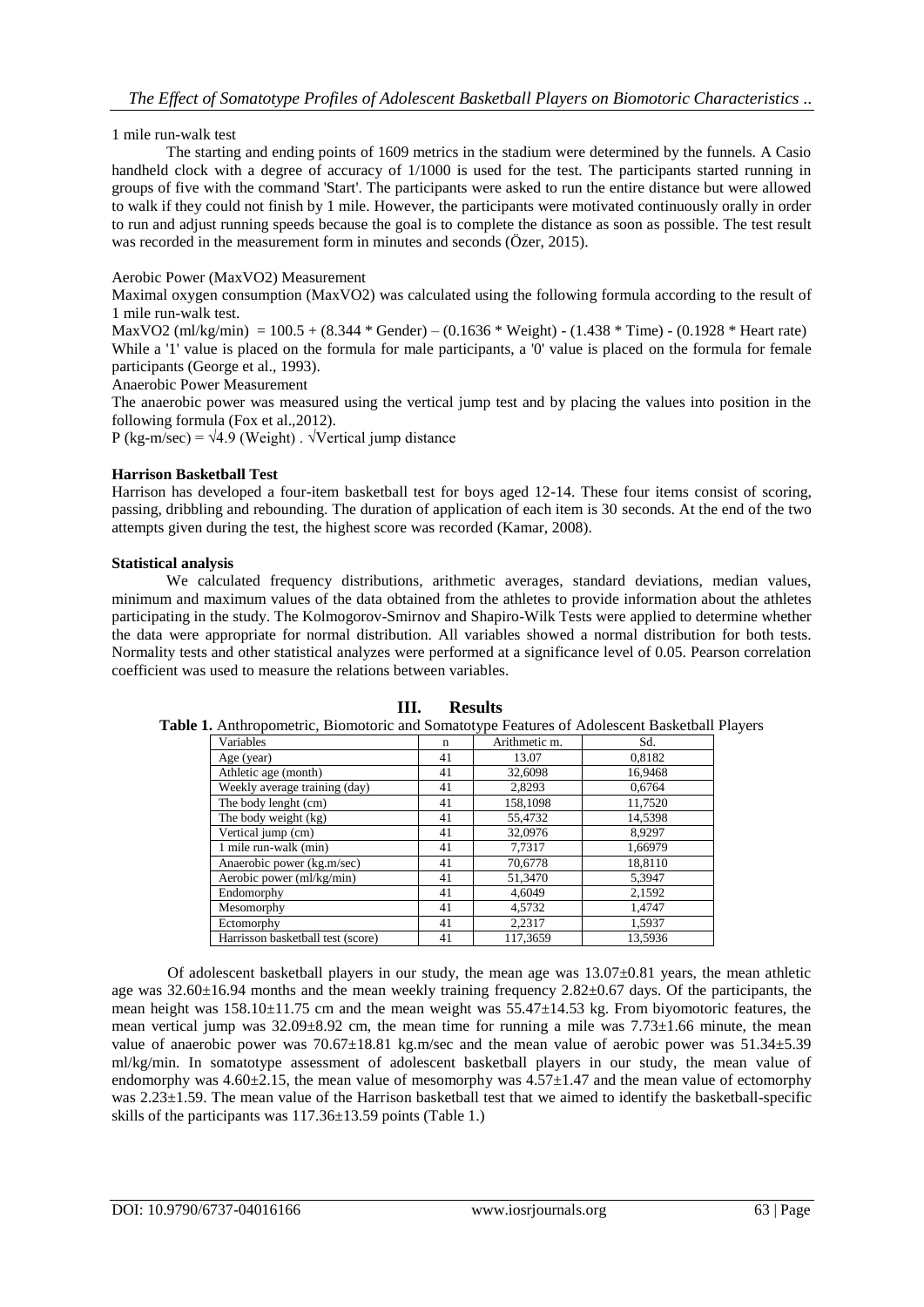| Somatotype profile | Variables                         |             |              |              |
|--------------------|-----------------------------------|-------------|--------------|--------------|
|                    |                                   | $\mathbf n$ | $\mathbf{r}$ | $\mathbf{p}$ |
| Endomorphy         | Athletic age (month)              | 41          | 0.205        | 0.200        |
|                    | Weekly average training (day)     | 41          | $-0.040$     | 0.806        |
|                    | The body lenght (cm)              | 41          | 0.132        | 0.813        |
|                    | The body weight (kg)              | 41          | 0.575        | $0.000*$     |
|                    | Vertical jump (cm)                | 41          | $-0.660$     | $0.000*$     |
|                    | 1 mile run-walk (min)             | 41          | 0.720        | $0.000*$     |
|                    | Anaerobic power (kg.m/sec)        | 41          | 0.204        | 0.204        |
|                    | Aerobic power (ml/kg/min)         | 41          | $-0.735$     | $0.000*$     |
|                    | Harrisson basketball test (score) | 41          | $-0.374$     | 0.016        |
| Mesomorphy         | Athletic age (month)              | 41          | 0.038        | 0.815        |
|                    | Weekly average training (day)     | 41          | $-0.287$     | 0.069        |
|                    | The body lenght (cm)              | 41          | $-0.199$     | 0.212        |
|                    | The body weight (kg)              | 41          | 0.466        | 0.002        |
|                    | Vertical jump (cm)                | 41          | $-0.273$     | 0.085        |
|                    | 1 mile run-walk (min)             | 41          | 0.618        | 0.000        |
|                    | Anaerobic power (kg.m/sec)        | 41          | 0.294        | 0.062        |
|                    | Aerobic power (ml/kg/min)         | 41          | $-0.637$     | 0.000        |
|                    | Harrisson basketball test (score) | 41          | $-0.463$     | 0.002        |
| Ectomorphy         | Athletic age (month)              | 41          | $-0.036$     | 0.825        |
|                    | Weekly average training (day)     | 41          | 0.223        | 0.161        |
|                    | The body lenght (cm)              | 41          | 0.192        | 0.229        |
|                    | The body weight (kg)              | 41          | $-0.509$     | 0.451        |
|                    | Vertical jump (cm)                | 41          | $-0.451$     | 0.003        |
|                    | 1 mile run-walk (min)             | 41          | $-0.646$     | 0.000        |
|                    | Anaerobic power (kg.m/sec)        | 41          | $-0.249$     | 0.116        |
|                    | Aerobic power (ml/kg/min)         | 41          | 0.677        | 0.000        |
|                    | Harrisson basketball test (score) | 41          | 0.434        | 0.005        |

| Table 2. The Relationship Between Somatotype Components of Adolescent Basketball Players and |
|----------------------------------------------------------------------------------------------|
| <b>Biomotorical Features and Ability</b>                                                     |

 $p < 0.05*$ 

The relationship between somatotype components and biyomotoric features and basketball specific skills was examined in Table 2. According to this analysis, there was a positive relationship between endomorphy value and body weight and time for running a mile and there was a negative relationship between endomorphy value and vertical jump distance aerobic power value and Harrison basketball test score. While there was a positive relationship between mesomorphy value and body weight and time for running a mile, there was a negative relationship between mesomorphy value and aerobic power value and Harrison basketball test score. While there was a negative relationship between ectomorphy value and vertical jump distance and time for running a mile, there was a positive relationship between ectomorphy value and aerobic power value and Harrison basketball test score.

# **IV. Dıscussıon**

It is stated that anthropometry affects performance and has a relationship with the other criteria that affect performance (Cicchella et al., 2009). In the past studies, it has been demonstrated that the structural features of the body showed differences between different sports branches and between different categories of the same sports branches. The obtained data play an important role in directing athletes to sports branches, the training of small athletes and of elite athletes and increasing their performance. Therefore, it is very important to determine the morphological and physiological structures of the athletes (Carter and Heath, 1990; Heyward and Stolarczyk, 1996; Ross and Marfell-Jones, 1991; Zorba and Ziyagil, 1995)

Somatotype values of basketball players aged 12-14 years participating in our study were determined as (4.6-4.6-2.2). The definition of somatotype profile can be expressed as mesomorphy and endomorphy. In a study on Turkish Basketball Men's Junior National Team (U15), as a result of anthropometric measurements used in the somatotype assessment of basketball players, endomorphy value was 3, mesomorphy value was 4.1 and ectomorphy value was 3.6. The definition of Somatotype profile was specified as ectomorphic-mesomorphy (Ayan and Erol, 2016). In the study of Zorba et al. (1996), somatotype values of 36 basketball players aged 12- 15 years were determined as (1.7-5.2-3.4). In the study conducted on athletes in various sports branches by Mathur et al. (1985), somatotype values of basketball players were determined as (1.9-5.3-3.4). The findings obtained from these studies are not parallel to the findings of our study.

The somatotype values of the adolescent basketball players in our study were different from the values obtained in other studies. There can be many causes and especially it is thought that the age, eating habits, and frequency, intensity and quality of training are more prominent in the formation of these differences.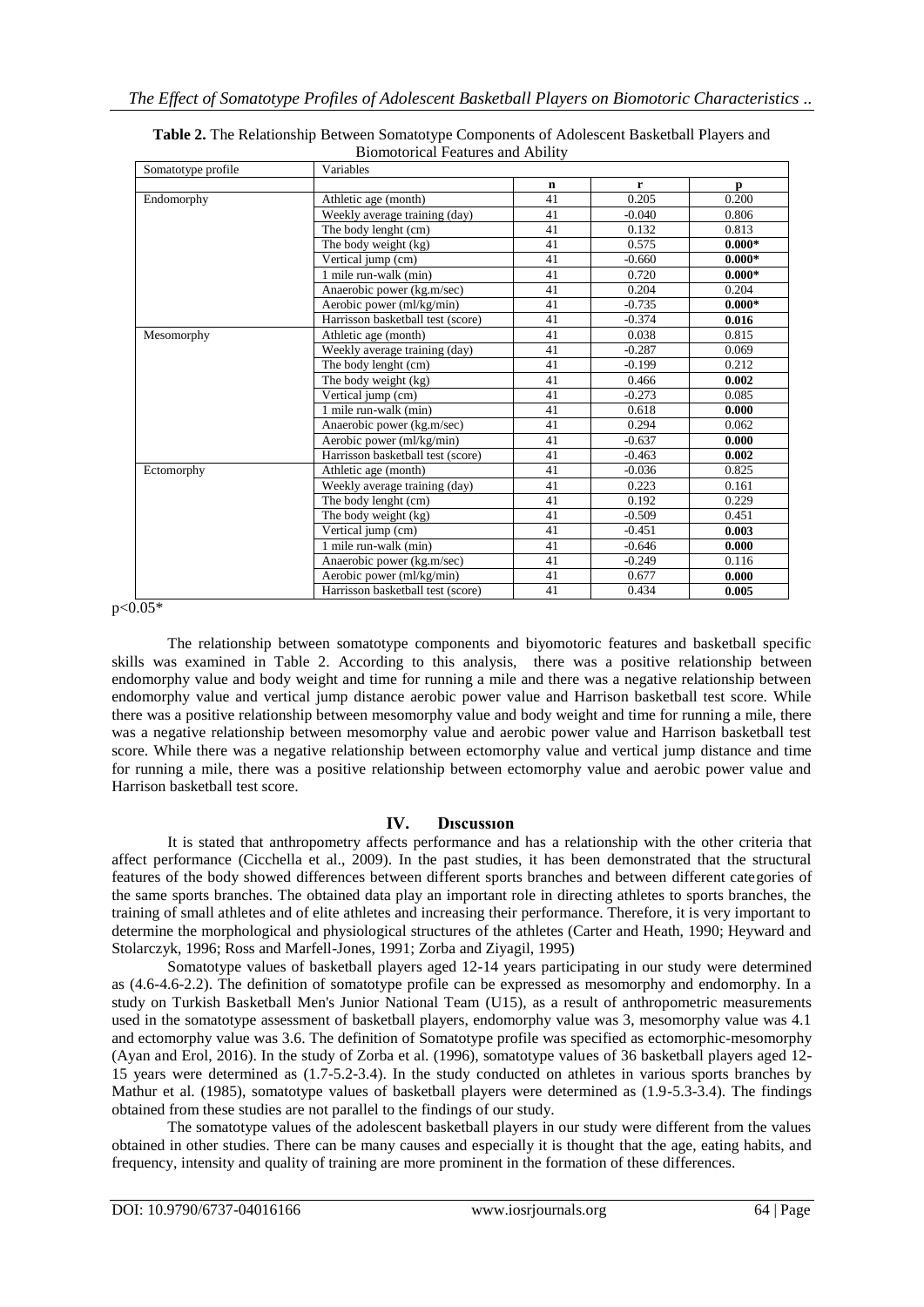# *The Effect of Somatotype Profiles of Adolescent Basketball Players on Biomotoric Characteristics ..*

In our study, there was a moderate positive relationship between endomorphy value and body weight and there was a high positive relationship between endomorphy value and time for running a mile. There was a moderate negative relationship between endomorphy value and vertical jump distance and there was a high negative relationship between endomorphy value and aerobic power value and there was a weak negative relationship between endomorphy value and Harrison basketball test score. While there was a moderate positive relationship between mesomorphy value and body weight and time for running a mile, there was a moderate negative relationship between mesomorphy value and aerobic power value and Harrison basketball test score. While there was a moderate negative relationship between ectomorphy value and vertical jump distance and time for running a mile, there was a moderate positive relationship between ectomorphy value and aerobic power value and Harrison basketball test score. In the study where Ayan and Erol (2016) evaluated the relationship between their somatotype features and their performances in Turkish Basketball Men's Junior National Team (U15), while there was a weak negative relationship between endomorphy value and vertical jump and standing long jump, there was a weak positive relationship between endomorphy value and 20 meters sprint speed. While there was a weak positive relationship between mesomorphy value and vertical jump and standing long jump, there was a weak negative relationship between mesomorphy value and 20 meters sprint speed. While there was a weak positive relationship between ectomorphy value and vertical jump and 20 meters sprint speed, there was a weak negative relationship between ectomorphy value and standing long jump.

When Voisard (1954) examined the relationship between somatotype and performance in 10-13 year old boys, it was found that endomorphy affected performance negatively but ectomorphy affected positively. Mesomorphy was not related to performance. In the study made on male children between 9-12 years by Clarke (1971), it was found that there was a weak-to-moderate relationship between endomorphy and mesomorphy and force and there was a weak-to-moderate negative relationship between ectomorphy and force. In Raudsepp and Jurimae (1996), study the relationship between somatotype and physical fitness were not significant. Generally, endomorphy has low negative and mesomorphy positive relationships with physical fitness tests, whereas ectomorphy correlates significantly with physical fitness measures. Physical fitness elements had low positive correlation with mesomorphy and low negative correlation with endomorphy. The negative association between physical fitness and endomorphy was obvious especially in the activities requiring the whole body movement. Ectomorphy had no or slight correlation with physical fitness scores.

Consequently, we found that there was an increase in aerobic power values and basketball-specific skill points of the adolescent basketball players with prominent ectomorph features in our study. We consider that the determination of anthropometric and somatotype values of this age group in particular contributes to basketball talent search programme and that more detailed information on the topic will have been reached by implementing similar studies in athletes struggling at different ages and in various sports branches.

#### **References**

- [1]. Ayan, V., Erol, A. E. (2016). Türk yıldız milli erkek basketbol takım sporcularının somatotip yapılarının ve performans özelliklerinin incelenmesi. *Kastamonu Eğitim Dergisi*, 24 (4), 2089-2098.
- [2]. Carter, J.E.L., Heath, B.H. (1990). *Somatotyping - development and applications*. Cambridge University Press.
- [3]. Cicchella A., Jidong L., Jürimäe T., Zini M., Passariello C., Rizzo L., Stefanelli C. (2009). Nthropometrıc comparıson between young estonıan and chınese swımmers. *Journal of Human Sport and Exercise*, 4(2), 154-160.
- 
- [4]. Clarke, H. H. (1971). *Physical and motor tests in the metford boys growt study*. New Jersey: Prentice Hall. [5]. Ersöz, G., Koz. M., Sunay. H., Gündüz, N. (1996) Erkek voleybol oyuncularının sezon öncesi, sezon ortası ve sezon sonu fiziksel uygunluk düzeyi parametrelerindeki değişmeler. *Gazi Üniversitesi Beden Eğitimi ve Spor Bilimleri Dergisi*, 1(4), 1-7.
- [6]. Fox, E. L., Bowers, R. W., Foss, M. L. (2012). Çev: Mesut Cerit. *Beden Eğitimi ve Sporun Fizyolojik Temelleri.* Ankara: Spor Yayınevi.
- [7]. George, J. D., Vehrs, P. R., Allsen, P. E., Fellingham, G. W., Fisher, A. G. (1993). VO2max estimation from a submaximal 1-mile track jog for fit college-age individuals*. Medicine and Science in Sports and Exercise*, 25, 401-406.
- [8]. Gökdemir, K., Cicioğlu, İ., Günay, M. (1999) Farklı branşlardaki erkek sporcuların fiziksel ve fizyolojik özelliklerinin karşılaştırılması. *Selçuk Üniversitesi Beden Eğitimi ve Spor Bilimleri Dergisi*, 1(1), 16-21.
- [9]. Gürses, Ç., Olgun, P. (1978) *Sportif yetenek araştırma metodu (Türkiye uygulaması)*. İstanbul: Türk Spor Vakfı Yayını.
- Heimer, S., Misigoj, M., Medved, V. (1988). Some anthropological of top volleyball players in SFR Yugoslavia. *The Journal of Sports Medicine Fitness*, 28, 200-208.
- [11]. Heyward, V.H., Stolarczyk, L. M. (1996). *Applied body composition assessment*. USA: Human Kinetics.
- [12]. Hopper, D.M. (1997). Somatotype in high performance female netball players may influence player position and the incidence of lower limb and back injuries. *British Journal of Sports Medicine*, 31 (3), 197-199.
- 
- [13]. Kamar, A. (2008). *Sporda yetenek beceri ve performans testleri*. Ankara: Nobel Yayıncılık. [14]. Kılıç, F., Günay, M., Gökdemir, K. (2000). Ümit milli bayan basketbolcularının bazı fizyolojik, biyomotorik özellikleri ve postür yapılarının incelenmesi. *1.Gazi Beden Eğitimi ve Spor Kongresi*, Mayıs, Ankara.
- [15]. Koz, M. (t.y.). *Vücut kompozisyonu ve sportif performans ile ilişkisi*. http://80.251.40.59/sports.ankara.edu.tr/koz/egzfizII/vucut.kompz.egz.pdf sayfasından erişilmiştir.
- [16]. Mathur D. N., Torila A. L., Igbokwe N. V. (1985). Somototypes of nigerian athlets of several sports. *British Journal of Sports Medicine*, 19(4), 219-220.
- [17]. Muratlı, S. (1997). *Çocuk ve spor*. Ankara: Bağırgan Yayınevi.
- [18]. Özer, M. K. (2009). *Kinantropometri sporda morfolojik planlama* (2.Basım). Ankara: Nobel Basımevi.
- [19]. Özer, M. K. (2015). *Fiziksel uygunluk* (5.Basım). Ankara: Nobel Yayıncılık.
- [20]. Raudsepp, L., Jurimae, T. (1996). Somatotype and physical fitness of prepubertal children. *Coll.Antropol*, 20 (1), 53-59.